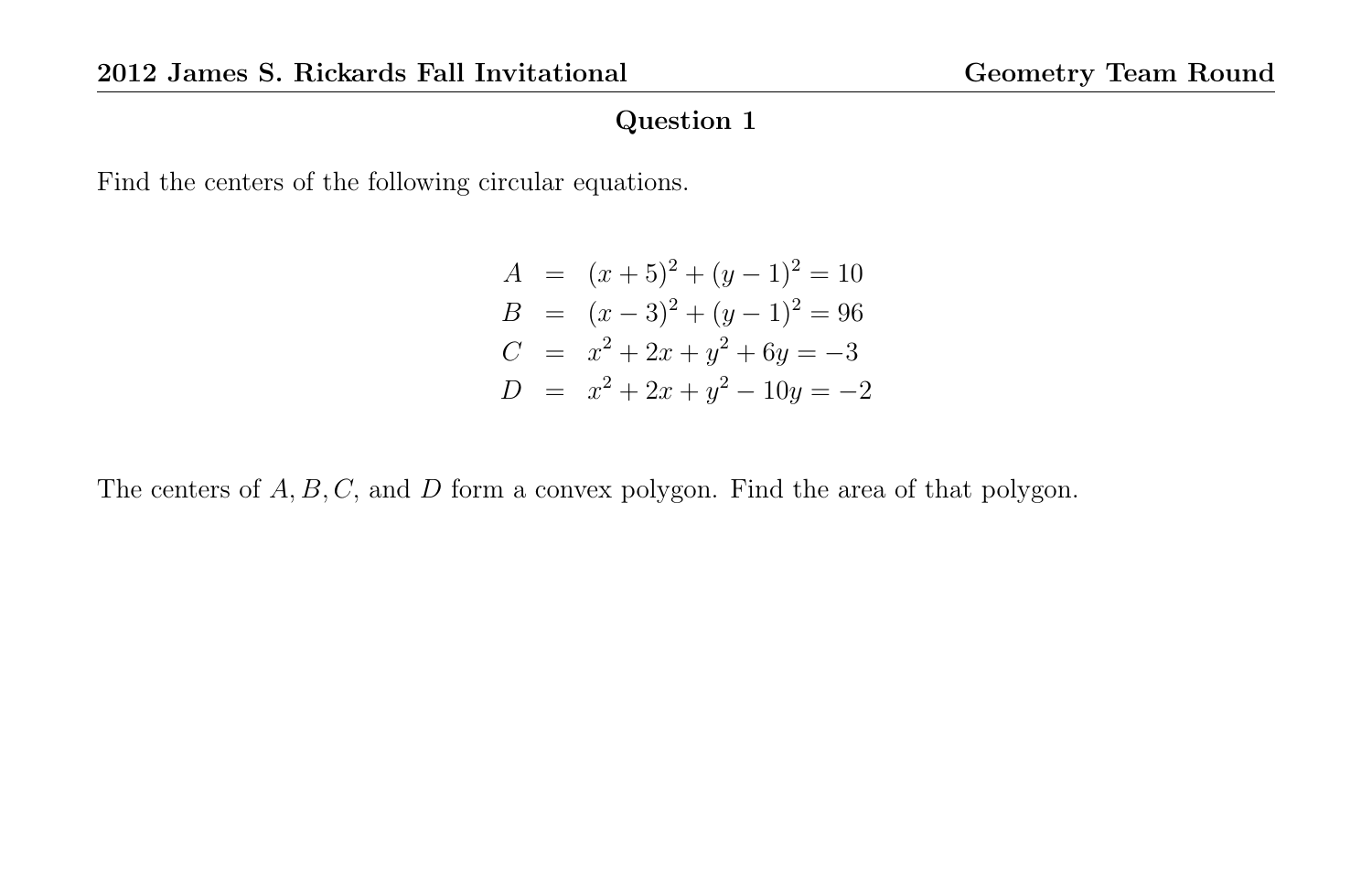Given the following diagram, where A, B, C, D, and E are all distinct angles measured in degrees, and the numbers x, 2x, 3x, 4x, and 5x correspond to arc measures of the circle,



Let

$$
W = A + B + C + D + E
$$
  
\n
$$
X = A + C + E
$$
  
\n
$$
Y = D + B
$$
  
\n
$$
Z = B
$$

Find  $W \times X + Y + Z$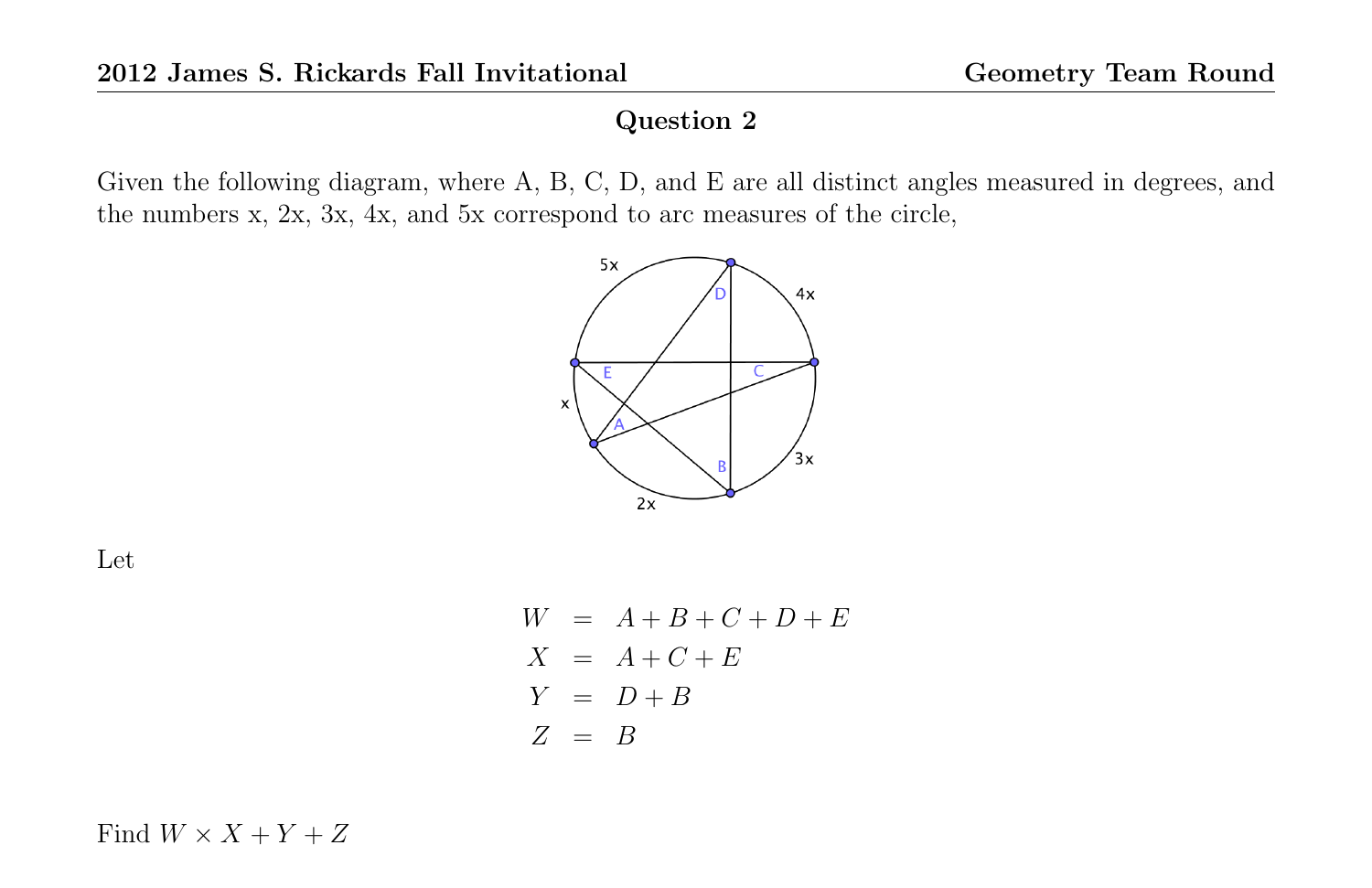#### Let

- $A =$  the sum of the exterior angles minus the sum of the interior angles of a triangle with three distinct angles.
- $B =$  the average of the ordinate and the abscissa of the centroid of a triangle with points at  $(3,-1)$ ,  $(-1,2)$ , and  $(2,6)$ .
- $C =$  the measure of ∠A in degrees if  $\triangle ABC$  have area 52 $\sqrt{2}$  and the side lengths opposite of ∠B and ∠C are 16 and 13, respectively.
- $D =$  the area of the intersection of the following three figures: a triangle with vertices at  $(2,3)$ ,  $(3,4)$ , and  $(6,-2)$ ; a convex quadrilateral with the points  $(-1,1)$ ,  $(1,2)$ ,  $(2,5)$ , and  $(-2,2)$ ; and a circle with the equation  $(x - 1)^2 + (y + 1)^2 = 4$ .

Find ABCD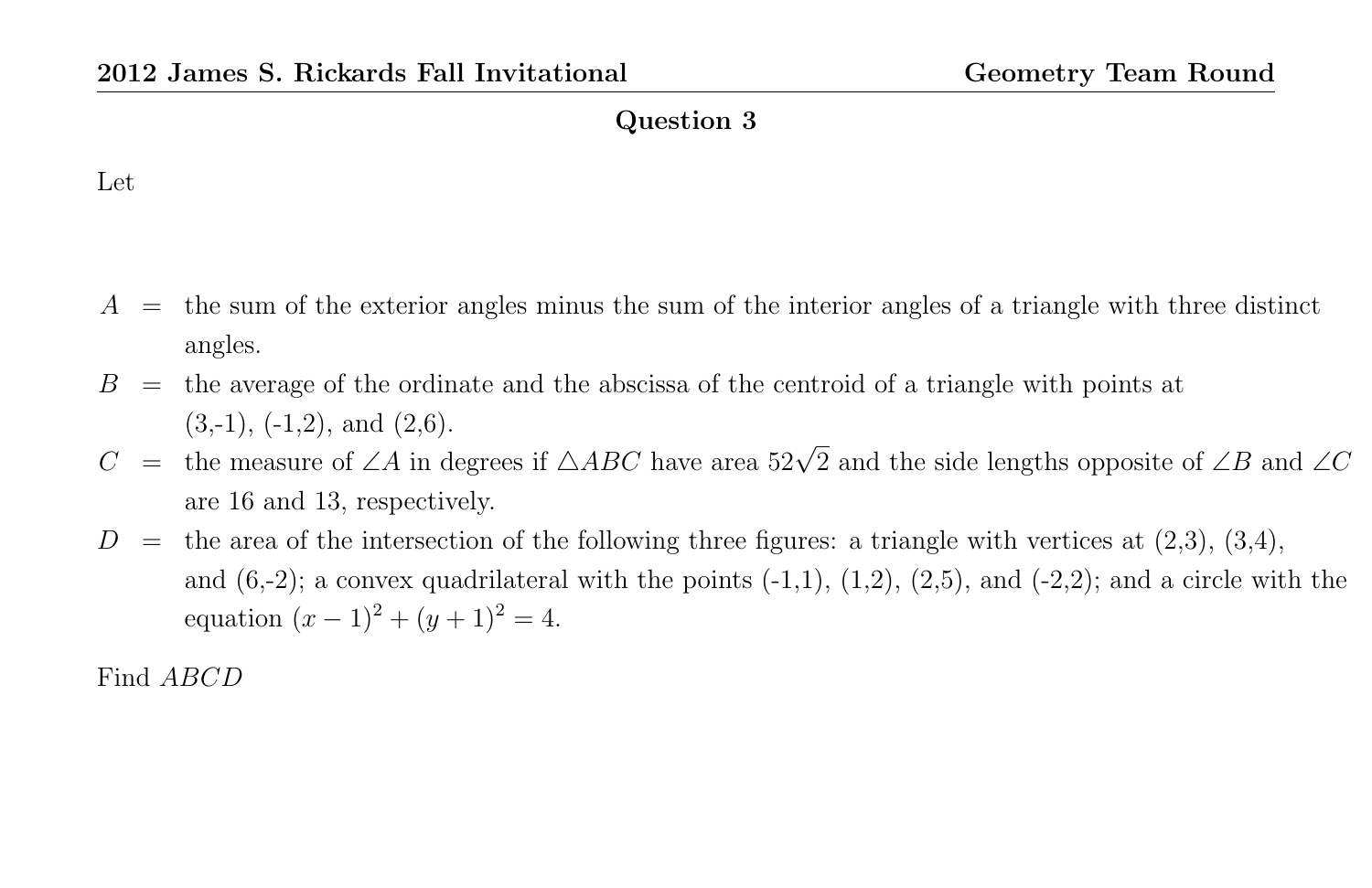Let

- $A =$  the area of a circle with diameter  $\frac{1}{\sqrt{2}}$  $\overline{\pi}$
- $B =$  the length from a vertex to the incenter of an equilateral triangle with side length 24.
- $C =$  the area of a triangle with an inradius of 5 and a perimeter of 14.
- $D =$  the area of an equilateral triangle with an inradius of  $2\sqrt{3}$

Find  $(D - 4B) + (C - 4A)$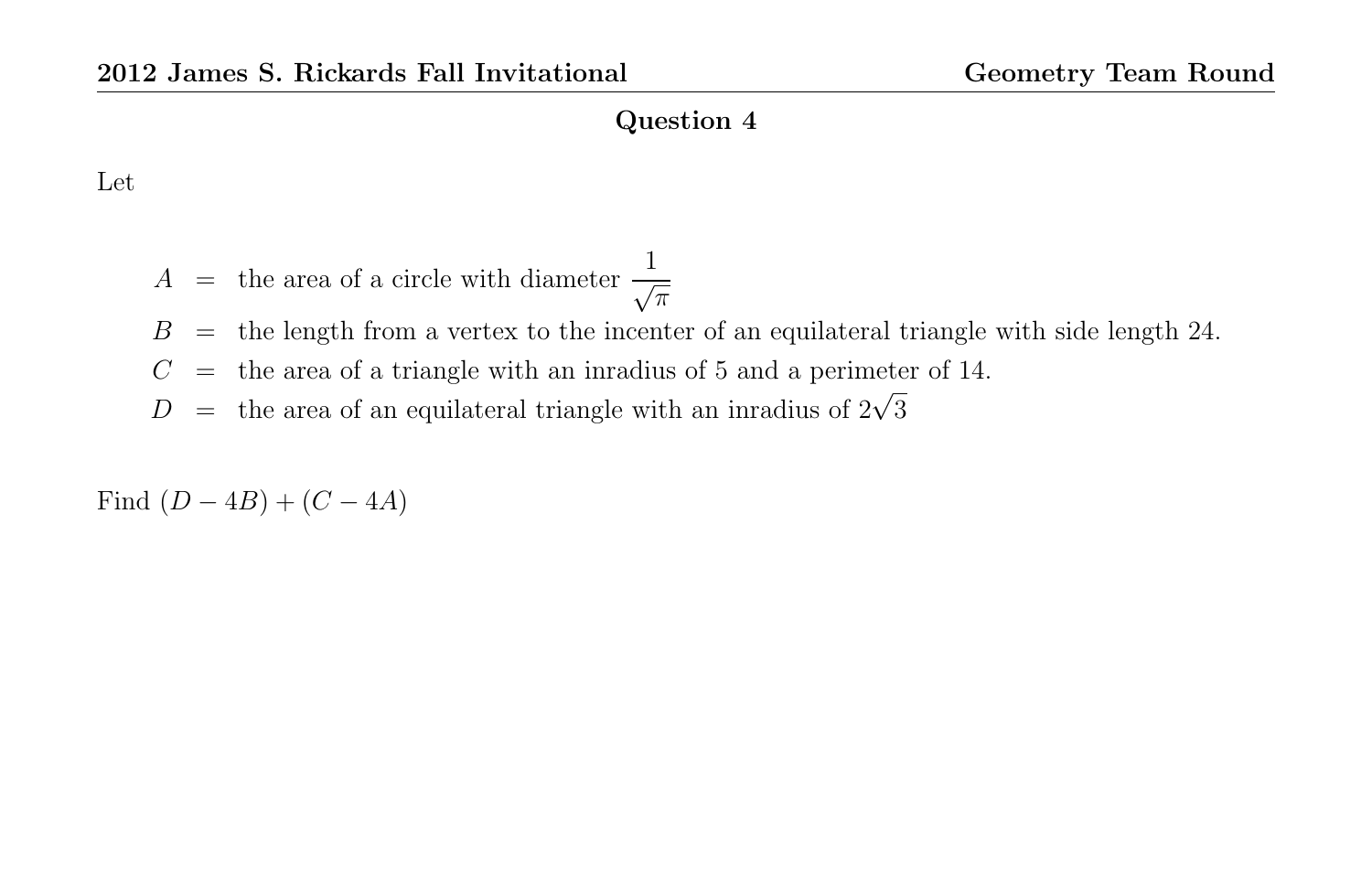## Let

A = the supplement of ∠C of  $\triangle ABC$  given that  $\angle A + \angle B = 140^\circ$ 

- $B =$  the number of possible values of the third side in a triangle with distinct integer side lengths and two sides equal to 6 and 2 respectively.
- Show lengths and two slots equal to 0 and 2 respectively.<br>  $C =$  the length of the space diagonal of a cube, if the diagonal of a face is  $4\sqrt{6}$
- $D =$  the 56<sup>th</sup> triangular number.

Find  $(D+C) - (A+B)$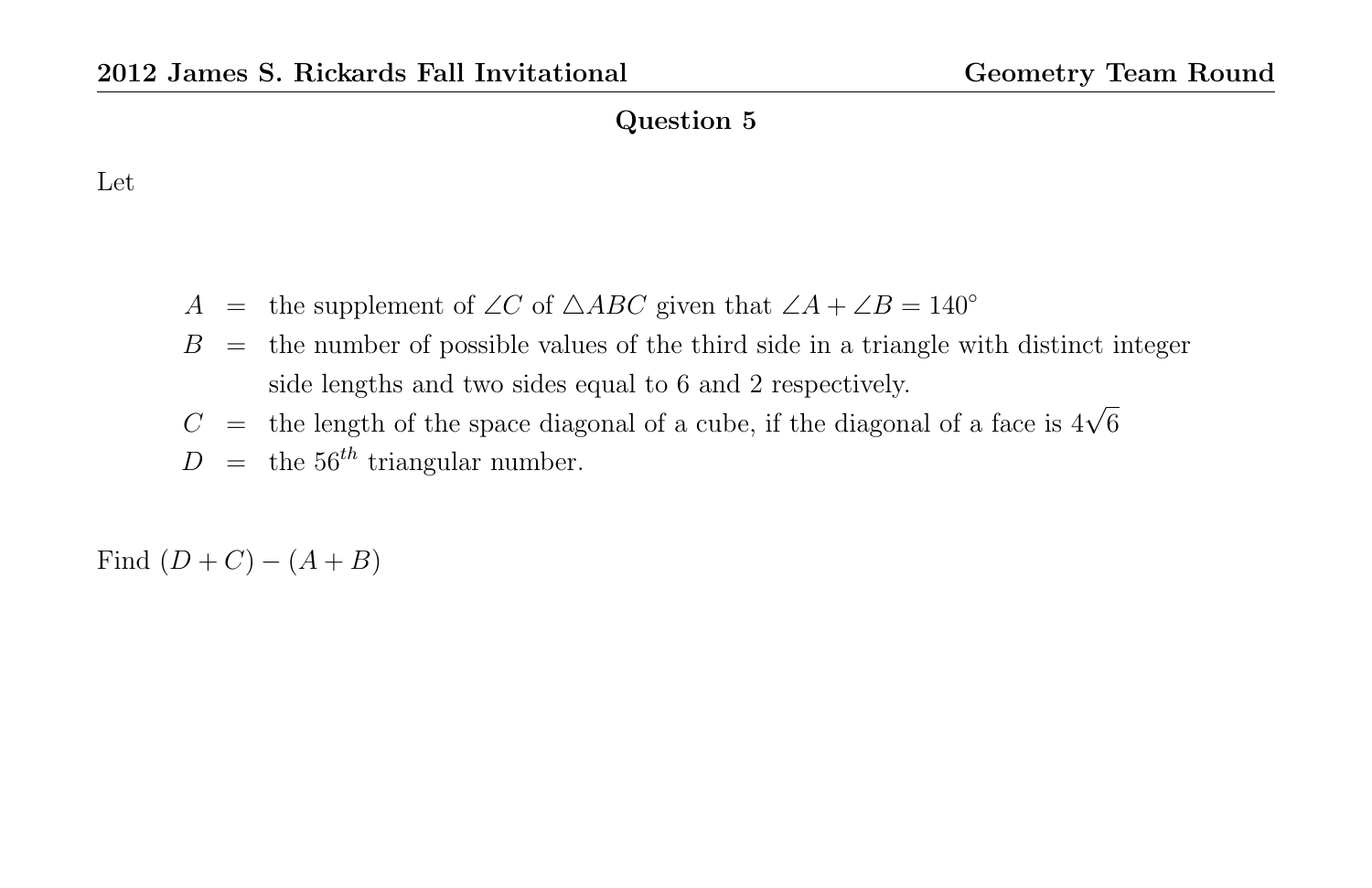List out the letters of the true statements as your final answer.

- $A =$  Given a fixed surface area, the sphere is the solid that yields the greatest volume.
- $B =$  Lines that do not intersect are always parallel.
- $C =$  Spherical geometry states that the sum of all angles in a triangle must equal 180 $^{\circ}$ .
- $D =$  One distinct triangle is always defined by knowing two sides and one angle.
- $E =$  If a rope is wrapped around the Earth's equator (about 25,000 miles) its length needs to be increased by  $2\pi$  feet in order to have the rope remain 1 foot away from the equator at every point. Assume that the Earth is perfectly spherical.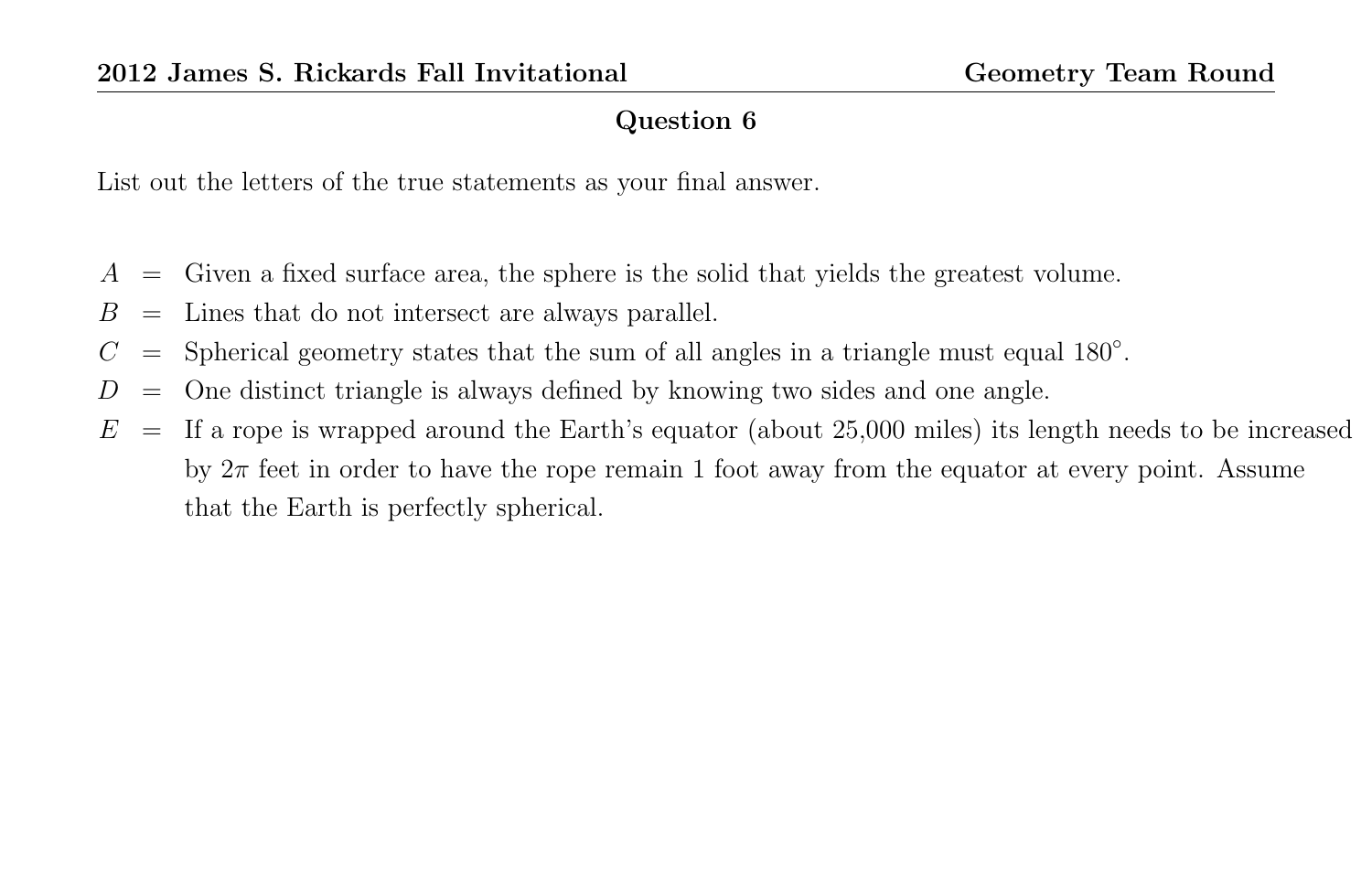## Let

- $A =$  the area of a trapezoid with bases of lengths 2 and 9, and a height of 6.
- $B =$  the combined volume of three identical hemispheres with a radius of 3.
- $C =$  the ratio of surface area to volume of a cube with side length 4, expressed as a fraction.
- $D =$  half of the number of sides on an icosagon.

Find 
$$
\frac{D}{A} + BC
$$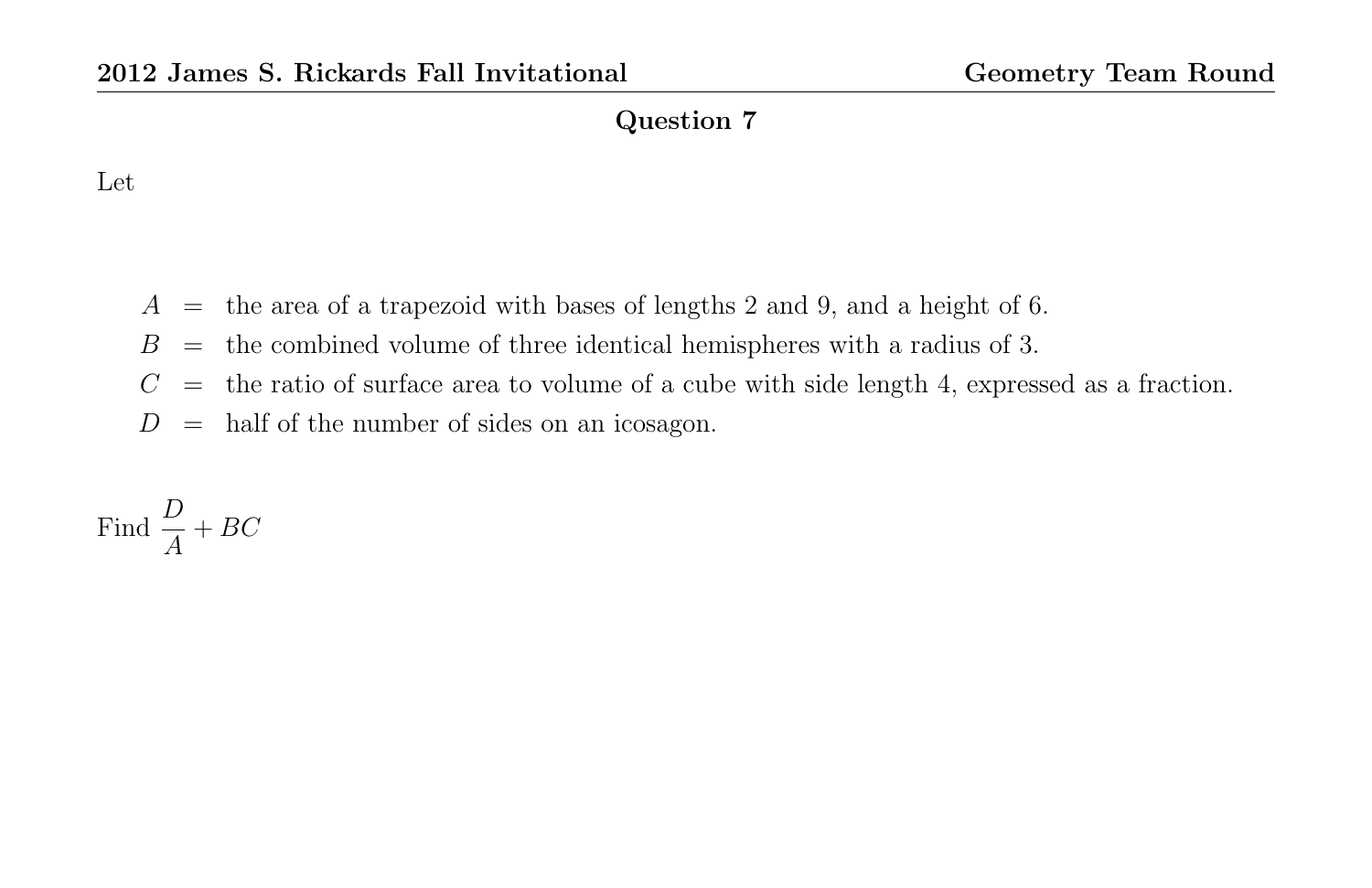#### Let

- $A =$  the area enclosed by the graph of  $|4x| + |5y| = 20$ .
- $B =$  the ratio, expressed as a fraction, of the volume of a cube with side length 6 to the surface area of a cube with side length  $12\sqrt{10}$
- $C$  = the area of regular hexagon *ABCDEF*, given that point *A* is at  $(0,-2)$  and point *D* is at  $(5,3)$ .

Find  $AB + C$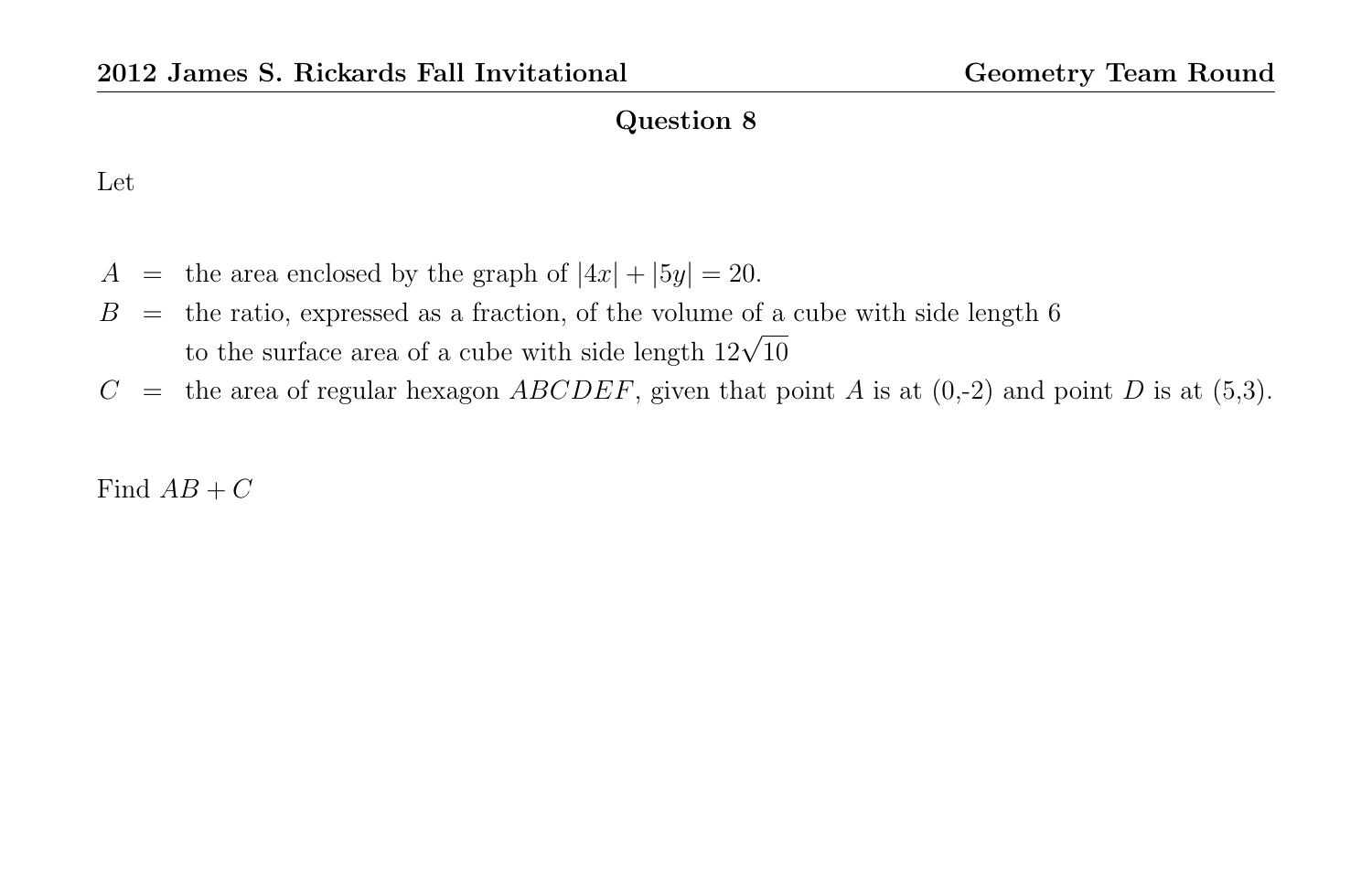Triangle ABC has side lengths  $AB = 7$ ,  $BC = 6$ , and  $AC = 11$ . Sumkat and Siddarth start simultaneously walking around this triangle in opposite directions from point A at the same speed and they meet at point E.

- $A =$  the distance traveled by Sumkat.
- $B =$  the distance from point E to vertex B.
- $C =$  the area of the triangle.
- $D =$  the inradius of the triangle.

Find  $(A - 2B) + (C - 6D)$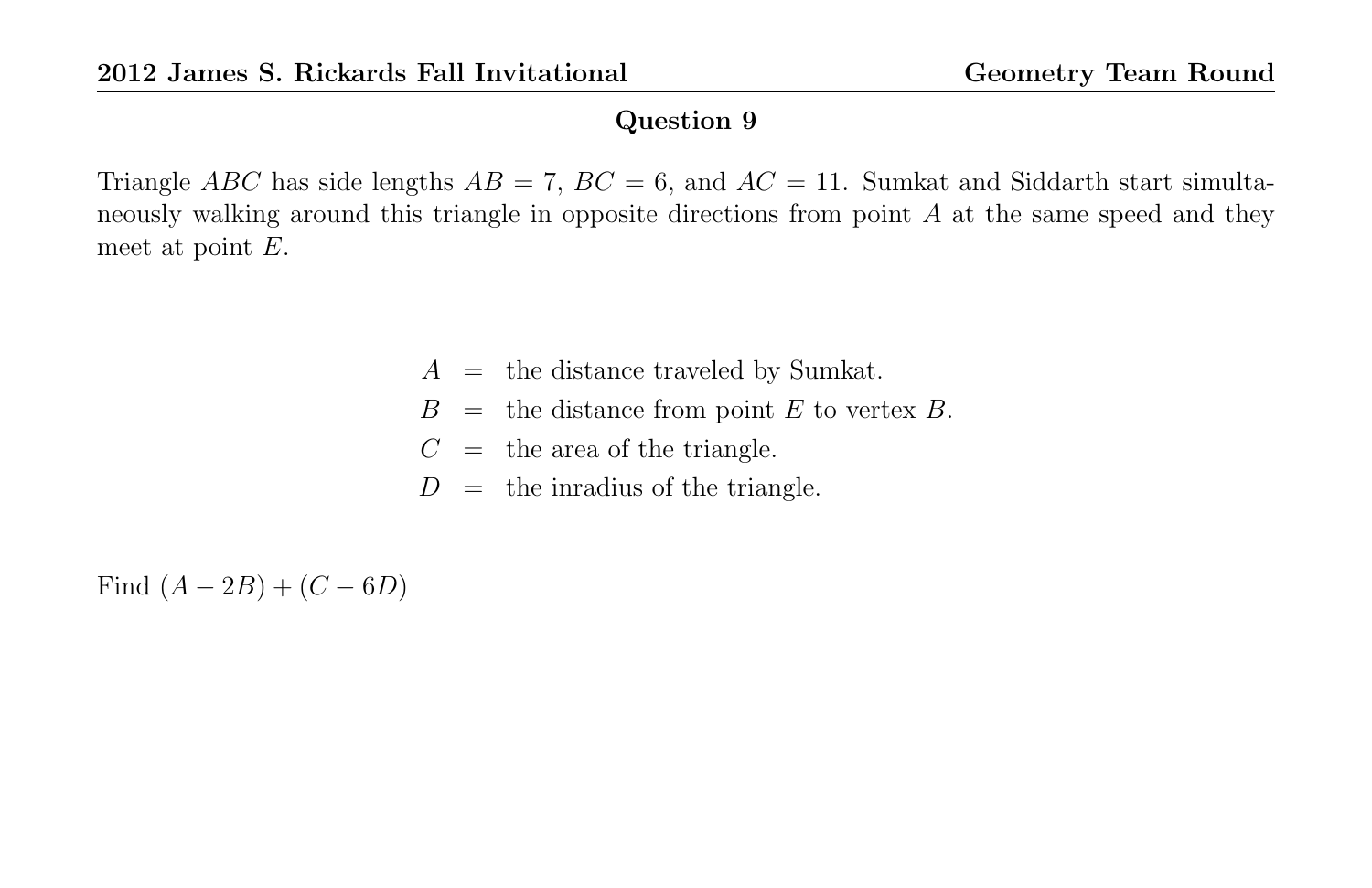Consider a right triangle  $\triangle ABC$ , with the right angle at B and legs of length 7 and 24. Let

- $A =$  the length of the median from B to AC
- $B =$  the positive difference between the circumradius and the inradius of  $\triangle ABC$
- $C =$  the value of x, if  $\sqrt{28 \cdot 4 \cdot 21 \cdot x}$  is equivalent to the area of  $\triangle ABC$
- $D =$  the value of  $sin(A^{\circ} + C^{\circ})$

Find  $2(A + B) + CD$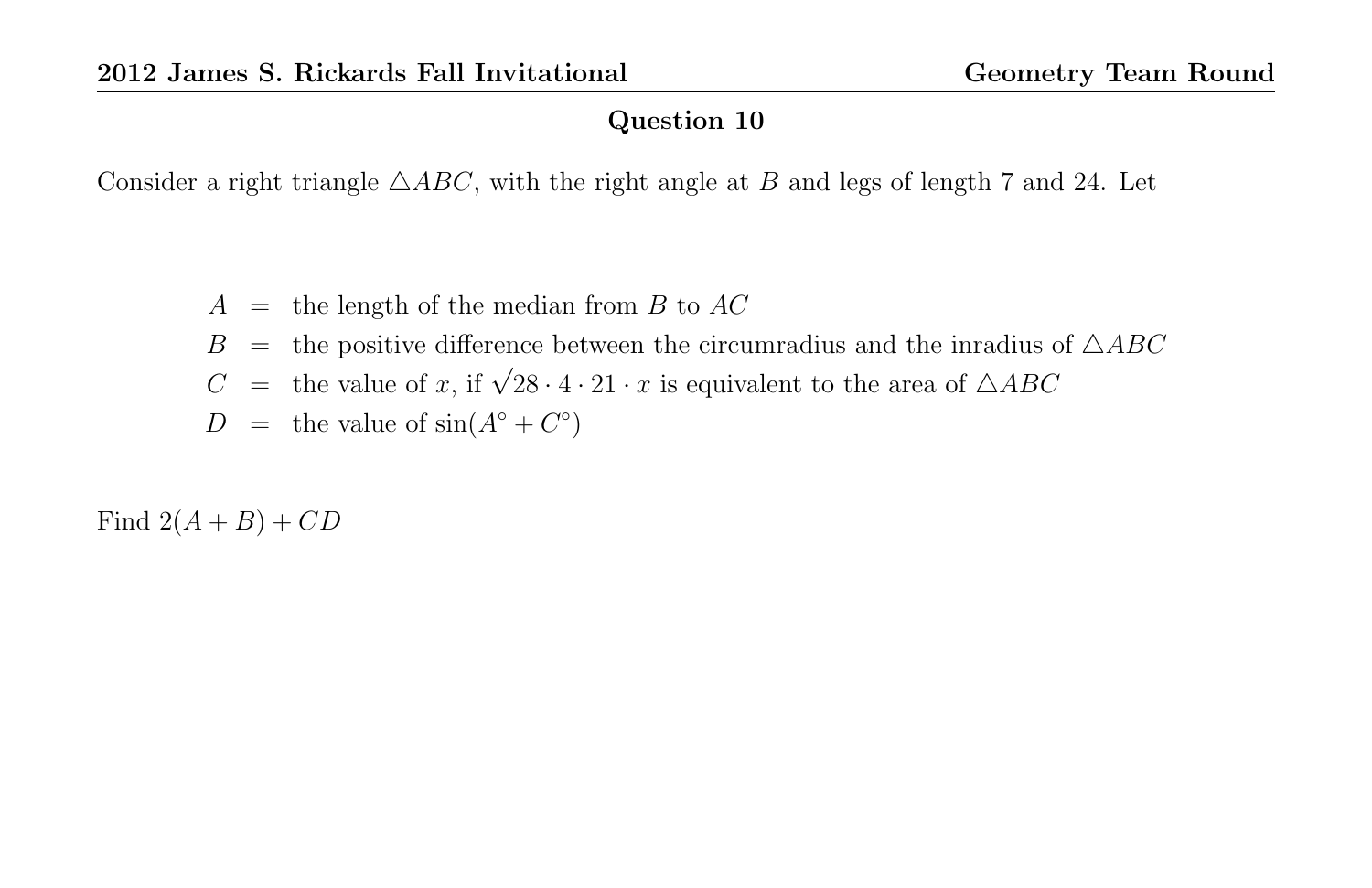There is a recycling bin in the shape of a rectangular prism with the top base removed. It has a length of 40, a width of 45, and a height of 55. John wants to throw a balled up piece of paper in the bin and he always lands the balled up piece of paper within a circle of radius 50.

- $A =$  the volume of the bin.
- $B =$  the surface area of the bin.
- $C =$  the length of the space diagonal of the bin.
- $D =$  the probability of John making the shot if the aforementioned circle circumscribes the base of the bin.

Find  $D(A - 7B) + C$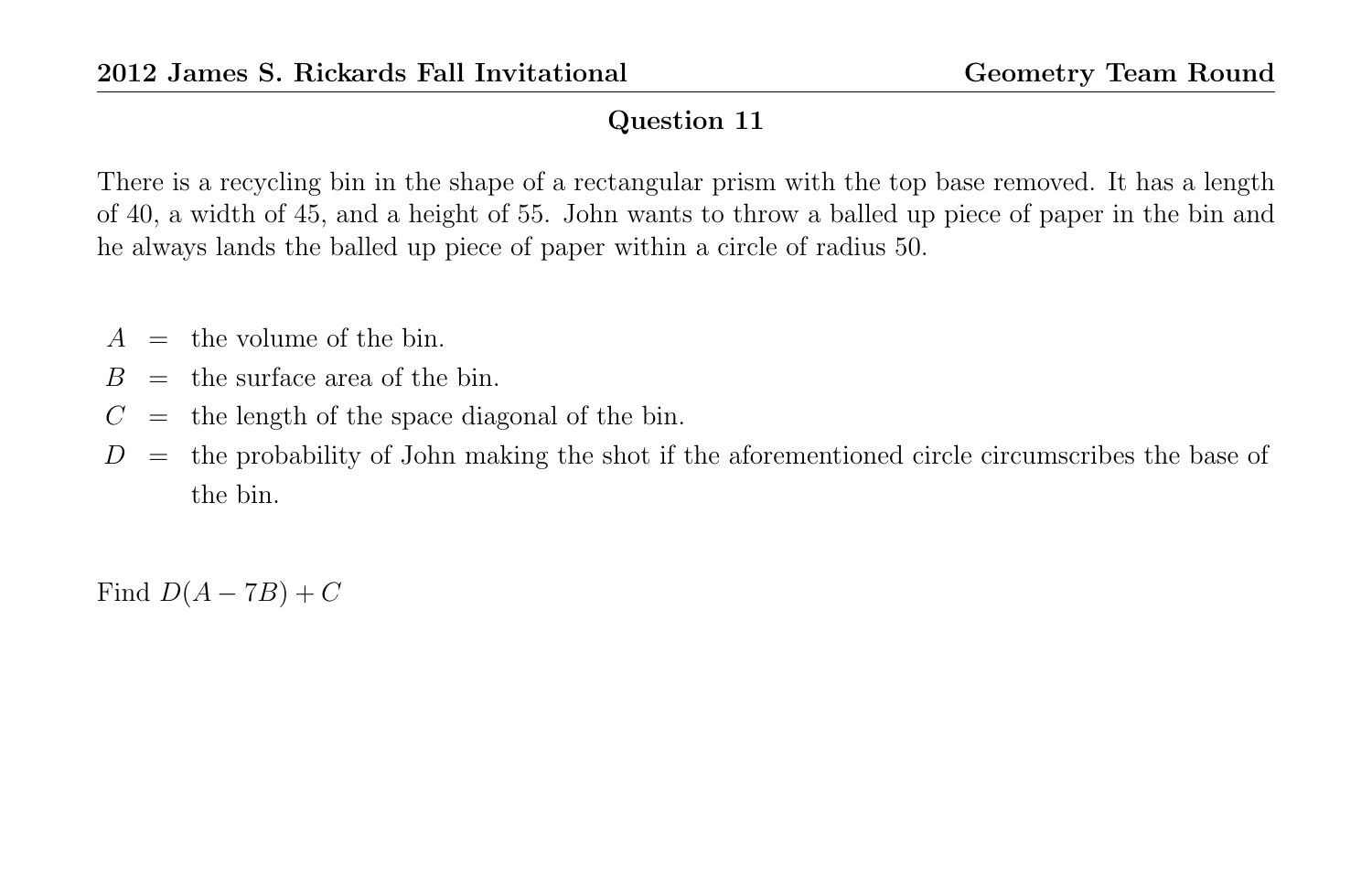#### Let

- A = the ratio of the area of circle S to circle R expressed as a fraction, if an arc of  $75°$  on circle S has the same length as an arc of  $30°$  on circle R.
- $B =$  the area outside of an equilateral hexagon but inside the circle that circumscribes it given that the hexagon has a side length of 7.
- $C =$  Given two objects moving in parallel and opposite directions to each other, with their paths separated by a distance of 15 feet, find the distance in feet between the objects after 5 seconds, given that they start 15 feet apart from each other while one travels at 3 ft/s and the other at 1 ft/s.

Find  $AC + B$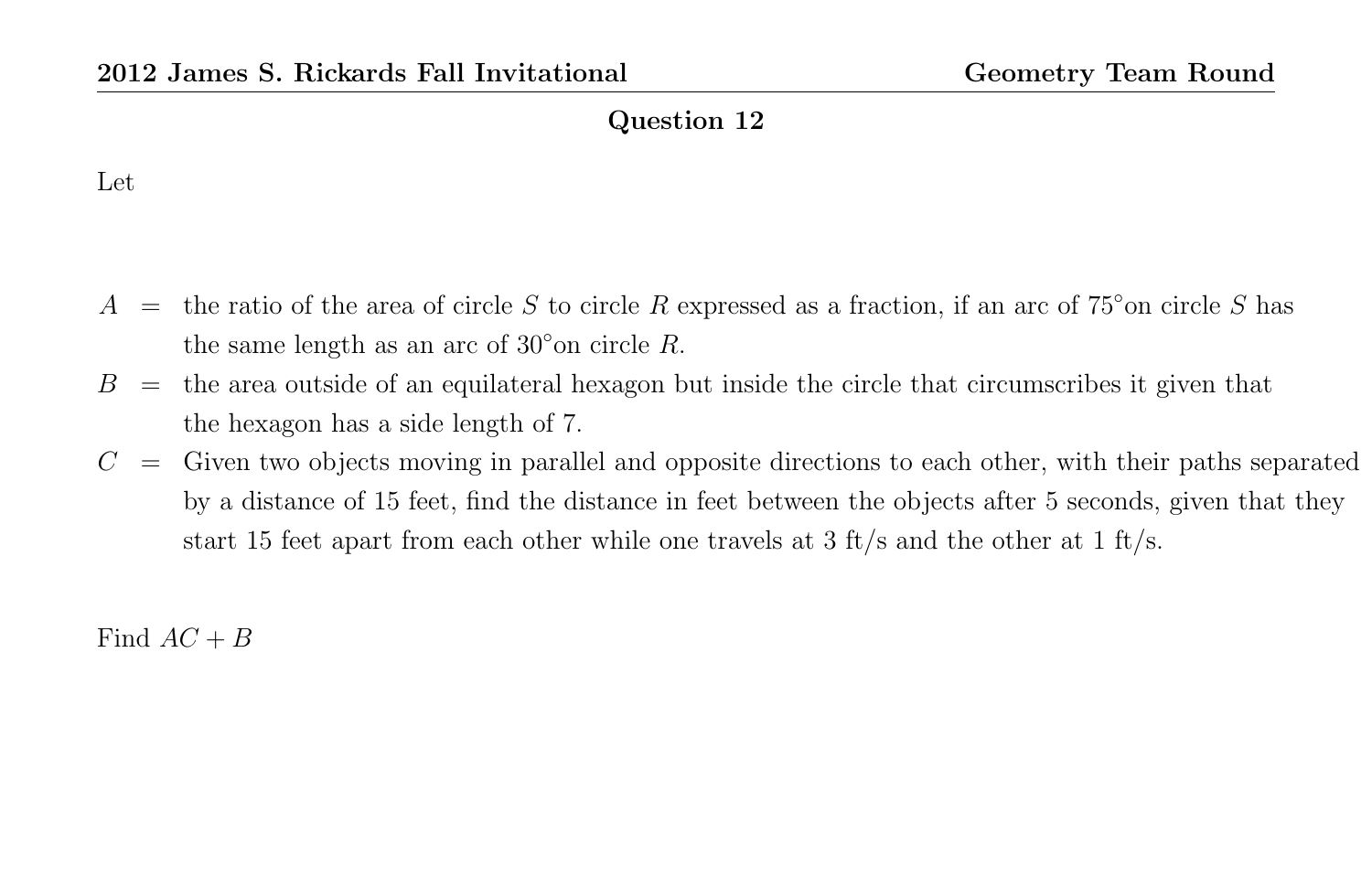Let

 $A = \tan 30^\circ$  $B = \sin 45^\circ$  $C = \cos 60^\circ$  $D = x + y + z$  in degrees on the interval [0,90°], given that  $sin(x + y + z) =$ √ 3 2

Find  $A + B + (D)(C^2)$